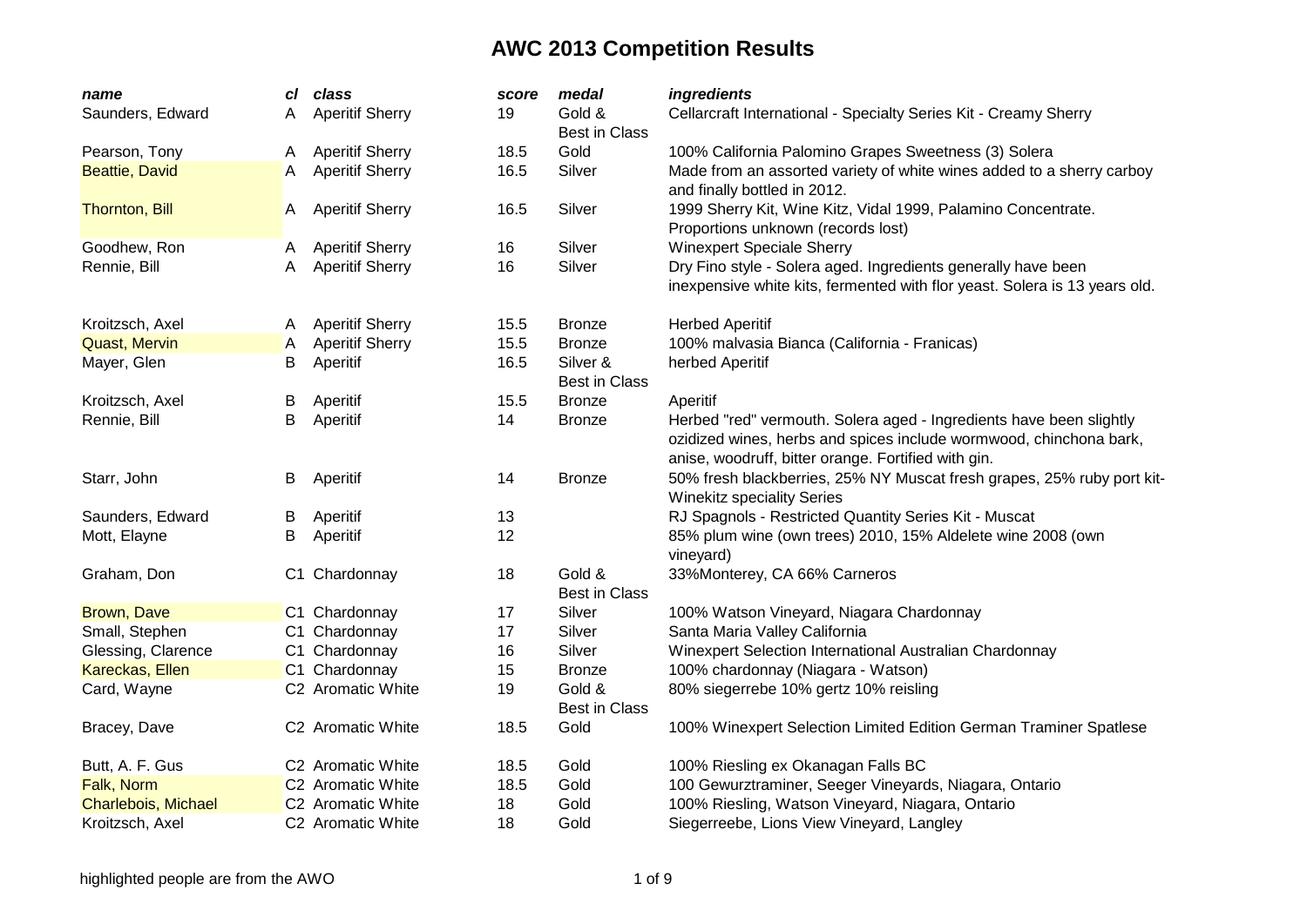| name                             | cl class                  | score | medal                          | ingredients                                                                                                                                                            |
|----------------------------------|---------------------------|-------|--------------------------------|------------------------------------------------------------------------------------------------------------------------------------------------------------------------|
| <b>Kampers, Steve</b>            | C2 Aromatic White         | 17    | Silver                         | 100% Riesling - Niagara - (Hughes Vineyard, Niagara)                                                                                                                   |
| <b>Melanson, Frank</b>           | C2 Aromatic White         | 16    | Silver                         | 100% gewürztraminer (Washington State)                                                                                                                                 |
| Pellizzari, Riccardo             | C2 Aromatic White         | 16    | Silver                         | 100% Riesling naramata BC                                                                                                                                              |
| <b>Skelly, Steve</b>             | C2 Aromatic White         | 16    | Silver                         | Riesling, Watson Vineyards, Niagara, ON                                                                                                                                |
| <b>Thornton, Bill</b>            | C2 Aromatic White         | 16    | Silver                         | 65% Riesling, Hughes Vineyard, Niagara, ON, 35% Gewurztraminer                                                                                                         |
|                                  |                           |       |                                | Hughes Vineyard, Niagara, ON                                                                                                                                           |
| Saunders, Edward                 | C2 Aromatic White         | 15.5  | <b>Bronze</b>                  | RJ Spagnols - High Tail Series Kit - Gewurztraminer                                                                                                                    |
| <b>Thibault, Emile</b>           | C2 Aromatic White         | 15    | <b>Bronze</b>                  | Muscat, California                                                                                                                                                     |
| Brown, Dave                      | C2 Aromatic White         | 14.5  | <b>Bronze</b>                  | Riesling 100% Watson Vineyards Niagara Ontario                                                                                                                         |
| Herbert, Ivan                    | C2 Aromatic White         | 14    | <b>Bronze</b>                  | 100% Siegerrebe from own vineyard, Canning, NS. Alcohol 10.5% : TA<br>8.3 g/l: pH 3.2: RS 0 g/l                                                                        |
| Meredith, Clark                  | C2 Aromatic White         | 14    | <b>Bronze</b>                  | 100% gewürztraminer (Niagara - Laundry/Fielding)                                                                                                                       |
| Dautovich, Mike                  | C2 Aromatic White         | 12    |                                | Gewurtztraminer 100% Watson Vineyards, Niagara, Ontario                                                                                                                |
| Herbert, Ivan                    | C3 Dry White Non-Vinifera | 16.25 | Silver &                       | 100% Seyval Blanc from own vineyard, Canning, NS. Alcohol 10.5% : TA                                                                                                   |
|                                  |                           |       | <b>Best in Class</b>           | $9.0$ g/l : pH 3.2 : RS 3 g/l                                                                                                                                          |
| <b>Woolner, Clive</b>            | C3 Dry White Non-Vinifera | 15    | <b>Bronze</b>                  | 97.5 % Vidal, 1.25% Riesling, 1.25% Kerner, all from Watson Vineyards<br>Ontario                                                                                       |
| <b>Thornton, Bill</b>            | C3 Dry White Non-Vinifera | 14.25 | <b>Bronze</b>                  | 50% White Hybrid Blend, Nygard Vineyards,. Niagara ON, 50% Seyval<br>Blanc, Nygard, Niagara, ON                                                                        |
| <b>Taylor, Herb</b>              | C3 Dry White Non-Vinifera | 13.5  |                                | Vidal, Watson Vineyards, Niagara, ON                                                                                                                                   |
| Guest, Tim                       | C3 Dry White Non-Vinifera | 12.5  |                                | Seyval Blanc 80%, Siegfried 20%, grown in the Annapolis Valley, Nova<br>Scotia. Sweetness 0, Alcohol 10%                                                               |
| Harland / Baker, Frank /<br>Alan | C3 Dry White Non-Vinifera | 12.5  |                                | L'Acadie blanc 100%; Walter Wuhurer Vineyard; Dry                                                                                                                      |
| MacDonald, John                  | C3 Dry White Non-Vinifera | 12    |                                | 90% L'Acadie 2012, from Settlers Ridge Vineyard. 10% L'Acadie 2011                                                                                                     |
|                                  |                           |       |                                | from Lockview Farm and Vineyard. Made from grapessome residual<br>sweetness.                                                                                           |
| Brown, Dave                      | C4 Other Dry White        | 19    | Gold &<br><b>Best in Class</b> | 100% Sauvignon Blanc Watson Vineyards, Niagara                                                                                                                         |
| Greaves, William                 | C4 Other Dry White        | 17.25 | Silver                         | 100% Pinot Gris                                                                                                                                                        |
| Irani, Jim                       | C4 Other Dry White        | 17    | Silver                         | 100% Sauvignon Blanc concentrate - R.J. Spagnol's kit; Finished S.G.<br>0.998                                                                                          |
| <b>Rutherford, Max</b>           | C4 Other Dry White        | 16.75 | Silver                         | Pinot Gris, Watson Vineyards, Niagara, ON                                                                                                                              |
| Sonpal-Valias, Nilima            | C4 Other Dry White        | 16.5  | Silver                         | 100% En Primeur Kit 2011 Riverland Australia SAUVIGNON BLANC                                                                                                           |
| Ayris, John&Fran                 | C4 Other Dry White        | 16    | Silver                         | Dry White Pinot - 50% Pinot Gris, 50% Pinot Blanc                                                                                                                      |
| <b>Kampers, Steve</b>            | C4 Other Dry White        | 15.5  | <b>Bronze</b>                  | ~20% each Riesling, (Hughes Vineyard, Niagara) Chardonnay Musque,<br>Gewurztraminer, Sauvignon Blanc (Neufeld Vineyards, Niagara), Vidal<br>(Wiley Vineyards, Niagara) |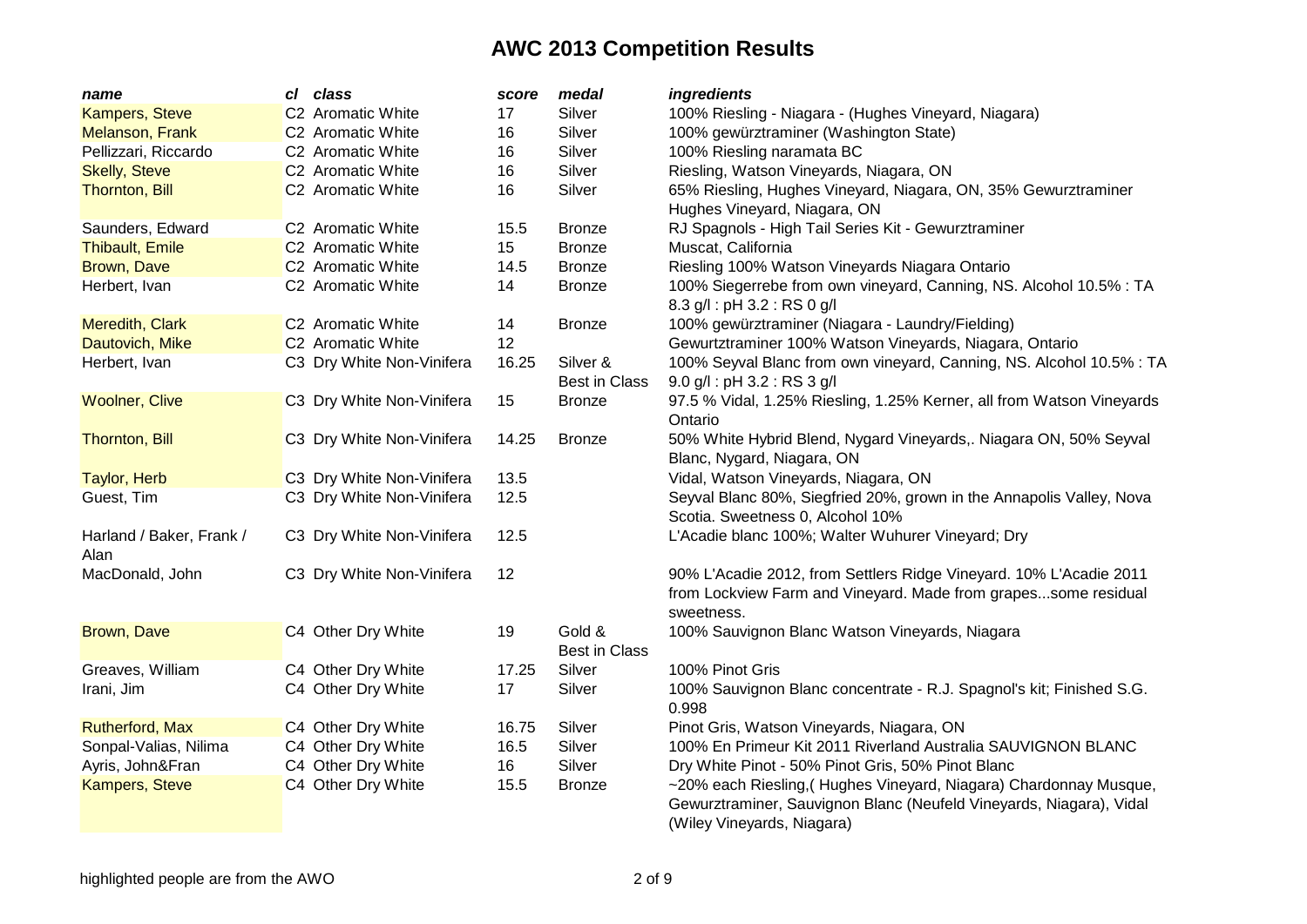| name                   |    | cl class           | score | medal                | ingredients                                                             |
|------------------------|----|--------------------|-------|----------------------|-------------------------------------------------------------------------|
| Jucker, Peter          |    | C4 Other Dry White | 15    | <b>Bronze</b>        | 78% Siegerrebe 2012, my own, grown in Kit Childs vineyard. 17%          |
|                        |    |                    |       |                      | L'Acadie Blanc 2011, grown by Kit Childs 5% Ortega 2012, my own,        |
|                        |    |                    |       |                      | grown in Kit Childs vineyard                                            |
| Kroitzsch, Axel        |    | C4 Other Dry White | 15    | <b>Bronze</b>        | Pearl of Czaba                                                          |
| Zawadski, Brownie      |    | C4 Other Dry White | 15    | <b>Bronze</b>        | Mondo Celebration Sauvignon Blanc                                       |
| Clark, Dick            |    | C4 Other Dry White | 14.5  | <b>Bronze</b>        | 100% Pinot Grigio, Cellar Craft Yakima Valley Pinot Gricgio Kit         |
| Ellis, Doug            |    | C4 Other Dry White | 14.5  | <b>Bronze</b>        | 100% Pinot Gris Sierra Madre vineyard, California                       |
| Pellizzari, Riccardo   |    | C4 Other Dry White | 14.5  | <b>Bronze</b>        | 100% Sauvignon Blanc Sunnyside Washington State USA                     |
| Gibson, Ken            |    | C4 Other Dry White | 14.3  | <b>Bronze</b>        | South African Sauvignon Blanc Semillon. Wine Expert Selection Limited   |
|                        |    |                    |       |                      | Edition fume or oaked style.                                            |
| Bamford, Neil          |    | C4 Other Dry White | 14.25 | <b>Bronze</b>        | Italian Pinot Grigio - RJ Spagnol's Premier Cru                         |
| Basile, Ed and Daniela |    | C4 Other Dry White | 14    | <b>Bronze</b>        | 100% Pinot Gris Keleden, BC grapes                                      |
| Herbert, Ivan          |    | C4 Other Dry White | 13    |                      | 50% Siegerrebe, 25% Ortega, 25% Seyval Blanc from own vineyard,         |
|                        |    |                    |       |                      | Canning, NS.                                                            |
|                        |    |                    |       |                      | Alcohol 10.5% : TA 8.4g/l : pH 3.1 : RS 0 g/l                           |
| Mott, Elayne           |    | C4 Other Dry White | 13    |                      | Fontana 100% juice 23 litre bucket kit, made 2010, Verdichio kit        |
|                        |    |                    |       |                      | purchased from ABC Corks via Winemakeri, Lw. Sackville, N.S.            |
| Walsh, Alban           |    | C4 Other Dry White | 13    |                      | Kit used was RJ Spagnol's Hightail Niagara Reisling 76.0%, Seyval Blanc |
|                        |    |                    |       |                      | 13.0% and Siegerrebe 13.0%. The Seyval Blanc and Siegerrebe juice       |
|                        |    |                    |       |                      | came from Kit Child's Woodside Road vineyard.                           |
|                        |    |                    |       |                      | Alcohol 13.0%.                                                          |
| Asmus, Klaus           |    | C4 Other Dry White | 12.5  |                      | 50% 2012 Kerner, Watson Vineyards Niagara, 25% 2012 Riesling,           |
|                        |    |                    |       |                      |                                                                         |
|                        |    |                    |       |                      | Watson Vineyards, 25% 2011 Muscat, California                           |
| Morrison, Patricia     | D. | Rose               | 18.5  | Gold &               | Winexpert Selection International French Rosé                           |
|                        |    |                    |       | <b>Best in Class</b> |                                                                         |
| <b>Thornton, Bill</b>  | D  | Rose               | 17    | Silver               | 100% Grenache, California                                               |
| Charlebois, Michael    | D. | Rose               | 16.5  | Silver               | 85% DeChaunac, Winemaker's Property, Ottawa, Ontario, 15%               |
|                        |    |                    |       |                      | Frontenac, Perault Vineyard,                                            |
|                        |    |                    |       |                      | Navan, Ontario                                                          |
| Mayer, Glen            | D  | Rose               | 16.5  | Silver               | Rose                                                                    |
| Kroitzsch, Axel        | D  | Rose               | 16    | Silver               | Rose Cab, Merlot                                                        |
| <b>Kampers, Steve</b>  | D  | Rose               | 15    | <b>Bronze</b>        | 85% Gewurztraminer (Niagara - Watson), 10% Cab/Merlot (California -     |
|                        |    |                    |       |                      | Brehm), 5% Vidal 2010 (Niagara -Wiley)                                  |
| MacDonald, John        | D  | Rose               | 13    |                      | 85% Radisson 2012, from Settlers Ridge Vineyard. 15% Marechal Joffre    |
|                        |    |                    |       |                      | 2012 from Lockview Farm and Vineyard. Little skin contact and had the   |
|                        |    |                    |       |                      | addition of oak chips. Made from grapes.                                |
| Kucera, Tommy          | D  | Rose               | 9     |                      | California grapes. Grenache 82.5%, Valdepenas 10%, reserved             |
|                        |    |                    |       |                      | Grenache juice at bottling 7.5%                                         |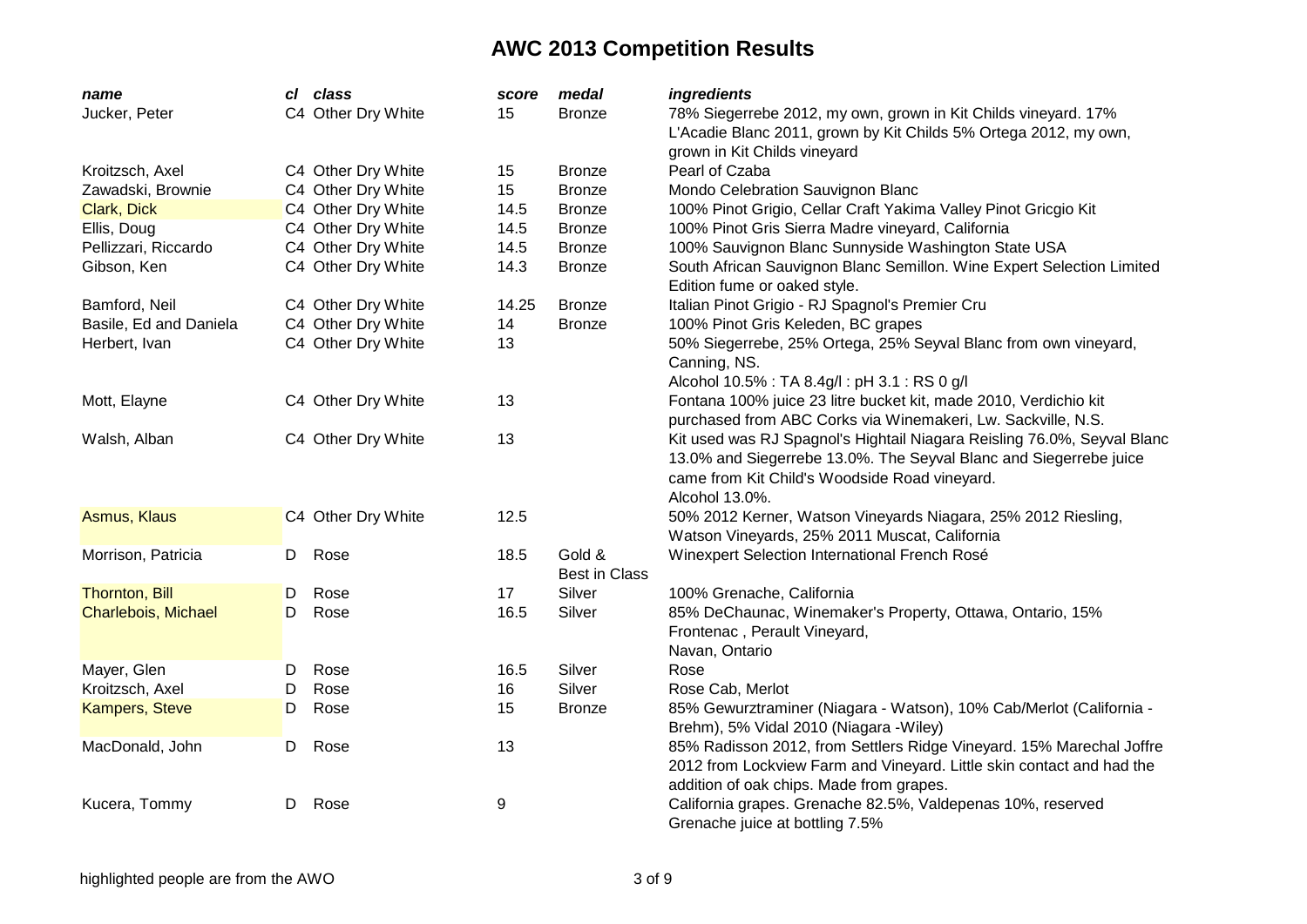| name                      | cl             | class                     | score | medal                | ingredients                                                                                                                                      |
|---------------------------|----------------|---------------------------|-------|----------------------|--------------------------------------------------------------------------------------------------------------------------------------------------|
| Hinds, Martin             |                | E1 Dry Red Bordeaux Style | 18.5  | Gold &               | 100% Cabernet Sauvignon, Napa Valley, California. Fermented from                                                                                 |
|                           |                |                           |       | <b>Best in Class</b> | frozen grapes.                                                                                                                                   |
| Kroitzsch, Axel           |                | E1 Dry Red Bordeaux Style | 18    | Gold                 | Klipsum Meritage Merlot dominant                                                                                                                 |
| Perron, Michel            |                | E1 Dry Red Bordeaux Style | 18    | Gold                 | 65% Merlot 35% Cab. Sauv., Washington Grapes, Finished SG 0.995                                                                                  |
| George, Jacquelin         |                | E1 Dry Red Bordeaux Style | 16.5  | Silver               | Petit Verdot, Meek Vineyards, WA                                                                                                                 |
| Lesperance, Mike          |                | E1 Dry Red Bordeaux Style | 16.5  | Silver               | Merlot - Kitchak Vineyards 15% 06 Cab. Sauv., 3% 07 Cab. Franc, & 2%<br>07 Petit Verdot                                                          |
| Pikor, George             |                | E1 Dry Red Bordeaux Style | 16    | Silver               | 50% Cabernet Franc, 50% Merlot (Niagara - Watson's)                                                                                              |
| Clark, Dick               |                | E1 Dry Red Bordeaux Style | 15.5  | <b>Bronze</b>        | 100% Carmenere, Chile Imported By Fermentations, Toronto                                                                                         |
| Civitarese, Sergio        |                | E1 Dry Red Bordeaux Style | 15    | <b>Bronze</b>        | Cab-Sav. 50%, Mario Salvi, Lodi, California, Merlot,                                                                                             |
|                           |                |                           |       |                      | 50%, Similkameen, Kaleden, Okanagen, BC.                                                                                                         |
| Crossen, Wayne            |                | E1 Dry Red Bordeaux Style | 15    | Bronze               | 63%Klipsun Cab, 27%Merlot, 5% Petite Verdot, 5% Cab Franc                                                                                        |
| Giannetti, Luigi          |                | E1 Dry Red Bordeaux Style | 15    | <b>Bronze</b>        | Cab Sauv, Rancho Sarco Vineyard, California (Brehm)                                                                                              |
| Mayer, Glen               |                | E1 Dry Red Bordeaux Style | 15    | <b>Bronze</b>        | cab sav , merlot, cab franc, malbec, petite verdot, Wa.                                                                                          |
| <b>McClelland, Burton</b> |                | E1 Dry Red Bordeaux Style | 15    | Bronze               | 80% 2011 Washington State Merlot, balance Lailey Vineyards Ontario,                                                                              |
|                           |                |                           |       |                      | 5% 2006 Cab Franc, 5% 2006 Cab Sauv, 5% 2006 Merlot                                                                                              |
| McIntyre, Larry           |                | E1 Dry Red Bordeaux Style | 15    | <b>Bronze</b>        | Merlot, Meek Vineyards Washington                                                                                                                |
| <b>Melanson, Frank</b>    |                | E1 Dry Red Bordeaux Style | 15    | <b>Bronze</b>        | 70% cabernet sauvignon (California - Brehm), 25% merlot (California -                                                                            |
|                           |                |                           |       |                      | Brehm), 5% 2011 malbec (Chile)                                                                                                                   |
| Hackenbroch, Wolfgang     |                | E1 Dry Red Bordeaux Style | 14.5  | <b>Bronze</b>        | Winexpert Selection International Australian Petit Verdot                                                                                        |
| Zawadski, Brownie         | E1             | Dry Red Bordeaux Style    | 14.5  | <b>Bronze</b>        | Vin Bon Cab. Sauvignon                                                                                                                           |
| Aziz, Brian               |                | E1 Dry Red Bordeaux Style | 14    | <b>Bronze</b>        | 40% Cab Sauv, California, 20% Cab Sauv, Feilding Estate, Beamsville<br>ON, 20% Cab Sauv, Mia Cara Vineyard, Jordan, ON, 20% Merlot<br>California |
| Finkle, Neil              |                | E1 Dry Red Bordeaux Style | 14    | <b>Bronze</b>        | 85 % Cabernet Savignon (Petes Frootique - California) 15 % Baco Noir<br>(Wuhrer Vineyard, Kingston NS). Sweetness Code 1, Alcohol 13%            |
| Leeper, Mike              |                | E1 Dry Red Bordeaux Style | 14    | <b>Bronze</b>        | Cabernet 85%, Cab Franc 12%, Petite Verdot 3% Shannon Ridge CA                                                                                   |
| Meredith, Clark           |                | E1 Dry Red Bordeaux Style | 14    | <b>Bronze</b>        | 33% merlot 2007, 33% merlot 2008, 33% merlot 2010 (All from Niagara -<br>Culp Vineyards)                                                         |
| Polfuss, Patti            |                | E1 Dry Red Bordeaux Style | 14    | <b>Bronze</b>        | 50% Cabernet Franc South African (RJ Spagnols), 50% Washington<br>State Merlot (RJ Spagnols)                                                     |
| <b>Asmus, Klaus</b>       |                | E1 Dry Red Bordeaux Style | 13.5  |                      | 100% Cab Sauv. California                                                                                                                        |
| Beam, Dick                | E <sub>1</sub> | Dry Red Bordeaux Style    | 13.5  |                      | 50% Cab Sauv, 50% Cab Franc, Ray Duc Vineyard, Niagara Ontario                                                                                   |
| Doering, Randy            | E1             | Dry Red Bordeaux Style    | 13    |                      | 90% Washington Merlot grape/ 10% Washington Petit Verdot grape                                                                                   |
| Langdon, Mike             |                | E1 Dry Red Bordeaux Style | 10    |                      | 100% Cabernet Sauvignon (Washington grapes)                                                                                                      |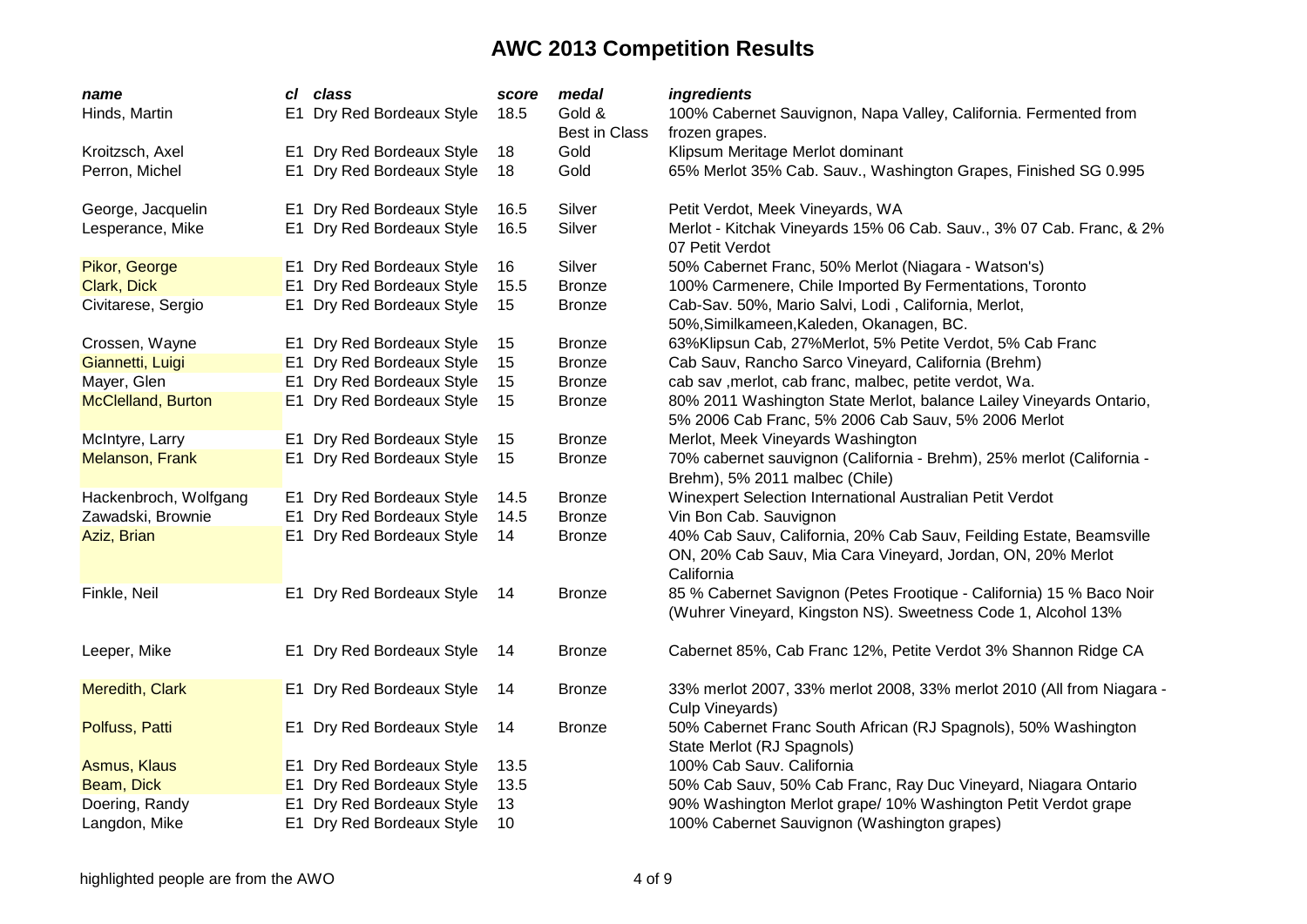| name                            | cl class                | score | medal                            | ingredients                                                                                                                                                                                              |
|---------------------------------|-------------------------|-------|----------------------------------|----------------------------------------------------------------------------------------------------------------------------------------------------------------------------------------------------------|
| Graham, Don                     | E2 Dry Red Pinot        | 19.25 | Gold &<br><b>Best in Class</b>   | 100% Pinot Noir, Santa Barbara, CA                                                                                                                                                                       |
| Dunlop, John                    | E2 Dry Red Pinot        | 17.5  | Silver                           | 85% 2009 Pinot Noir, California, 15% 2006 Cab Franc, Watson<br>Vineyards, Niagara, Ontario                                                                                                               |
| Holmes, Don                     | E2 Dry Red Pinot        | 17    | Silver                           | 100 % Pinot Noir grapes---Holmes Vineyard                                                                                                                                                                |
| Gibson, Ken                     | E2 Dry Red Pinot        | 16    | Silver                           | Sonoma Pinot Noir. Wine Expert Selection Estate Series.                                                                                                                                                  |
| <b>Sykes, David</b>             | E2 Dry Red Pinot        | 16    | Silver                           | Pinot Noir, Watson Vineyards, Niagara, ON                                                                                                                                                                |
| Goodhew, Ron                    | E2 Dry Red Pinot        | 15.5  | <b>Bronze</b>                    | Winexpert Selection International New Zealand Pinot Noir                                                                                                                                                 |
| Meredith, Clark                 | E2 Dry Red Pinot        | 15.5  | <b>Bronze</b>                    | 100% pinot noir (Niagara - Lailey/Puddicombe)                                                                                                                                                            |
| Nelson, Ted                     | E2 Dry Red Pinot        | 15    | <b>Bronze</b>                    | Pinot Noir from a kit, Vineco Kenridge Showcase New Zealand Pinot Noir                                                                                                                                   |
| Saunders, Edward                | E2 Dry Red Pinot        | 15    | <b>Bronze</b>                    | RJ Spagnols - En Primeur Series Kit - New Zealand Pinot Noir                                                                                                                                             |
| Jost, Allan                     | E2 Dry Red Pinot        | 14.5  | <b>Bronze</b>                    | 100% WineExpert, Selection International kit: New Zealand Pinot Noir                                                                                                                                     |
| Wagner, Marie                   | E2 Dry Red Pinot        | 14.5  | <b>Bronze</b>                    | <b>Cellar Craft Pinot Noir</b>                                                                                                                                                                           |
| <b>Woolner, Clive</b>           | E2 Dry Red Pinot        | 14    | <b>Bronze</b>                    | 98% Gamay, 2% Pinot Noir, all from Seeger Vineyards Ontario                                                                                                                                              |
| Finkle, Neil                    | E3 Dry Red Non-Vinifera | 15.5  | Bronze &<br><b>Best in Class</b> | 85 % Baco Noir (Wuhrer Vineyard, Kingston NS) 15% Cabernet<br>Savignon (Petes Frootique - California) Sweetness Code 1, Alcohol 13%                                                                      |
| Baker, Alan                     | E3 Dry Red Non-Vinifera | 14.5  | <b>Bronze</b>                    | Baco Noir 50%; Leon Millot 30%; Lucie Kulhmann 10%; Marechal Foch<br>10% Walter Wuhurer Vineyard; Dry                                                                                                    |
| Porter/MacDonald,<br>Rob/Carson | E3 Dry Red Non-Vinifera | 14.5  | <b>Bronze</b>                    | Lucie Kuhlmann 50% / Baco Noir 50%                                                                                                                                                                       |
| Paul, David                     | E3 Dry Red Non-Vinifera | 14.25 | <b>Bronze</b>                    | Marechal Foch (100%) from my back yard vineyard located in downtown<br>Kamloops, British Columbia                                                                                                        |
| Herbert, Ivan                   | E3 Dry Red Non-Vinifera | 13.5  |                                  | 37% Lucie Kuhlmann, 30% Triomphe d'Alsace, 20% Baco Noir, 3%<br>Precoce de Colmar from own vineyard, Canning, NS. Alcohol 14 % : TA<br>6.5g/l: pH 3.78: RS 0 g/l                                         |
| <b>McClelland, Burton</b>       | E3 Dry Red Non-Vinifera | 13.5  |                                  | 54% 2010 Chambourcin Glenview vineyards Ontario, 36% 2010 Castel<br>Glenview Vineyards Ontario, 10% 2011 Zinfandel california                                                                            |
| Sykes, David                    | E3 Dry Red Non-Vinifera | 13.5  |                                  | Baco Noir, Watson Vineyard, Niagara, ON                                                                                                                                                                  |
| Walsh, Alban                    | E3 Dry Red Non-Vinifera | 13    |                                  | Leon Millot 43.5%, Triomphe d'Alsace 43.5%, L'Acadie Blanc 13.0%.<br>Grapes purchased from Kit Child's Woodside Road vineyard. Alcohol<br>14.0%. Mixture of French/American medium toast oak chips used. |
| Jucker, Peter                   | E3 Dry Red Non-Vinifera | 12.5  |                                  | 100% Leon Millot, my own, grown in Kit Childs vineyard, Canning NS                                                                                                                                       |
| McKibbin, Brian                 | E3 Dry Red Non-Vinifera | 12.5  |                                  | Lucie Kuhlman 80%; Precose de Colmar 20%                                                                                                                                                                 |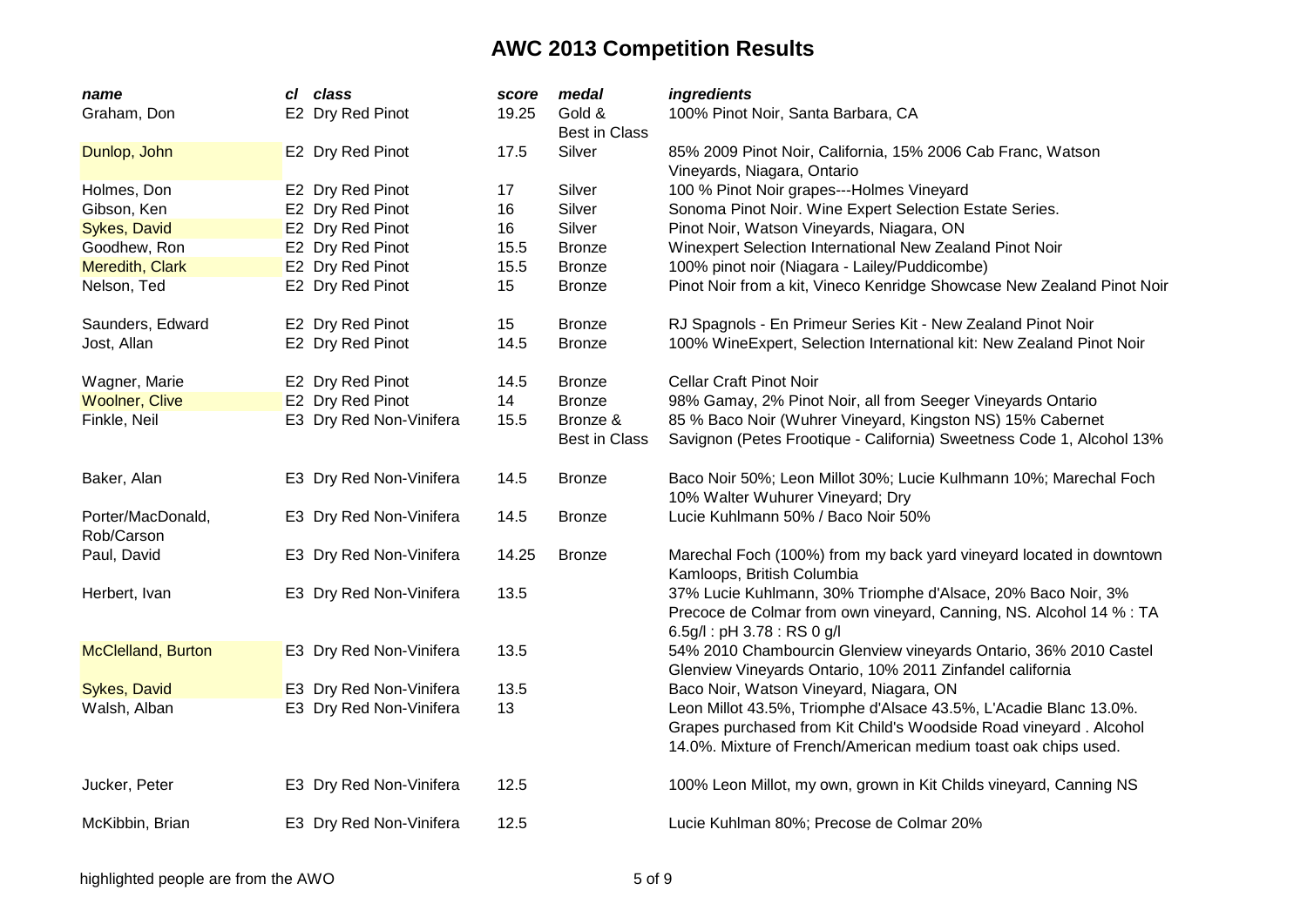| name                    | cl class                | score | medal                            | ingredients                                                                                                                                                                            |
|-------------------------|-------------------------|-------|----------------------------------|----------------------------------------------------------------------------------------------------------------------------------------------------------------------------------------|
| Patchett, Doug          | E3 Dry Red Non-Vinifera | 11.5  |                                  | 100% baco noir (Niagara - Ed Hughes)                                                                                                                                                   |
| Mayer, Glen             | E4 Dry Red Zinfandel    | 16.5  | Silver &<br><b>Best in Class</b> | Zinfandel, Spenker Ranch, Lodi                                                                                                                                                         |
| Leeper, Mike            | E4 Dry Red Zinfandel    | 15.5  | <b>Bronze</b>                    | Zinfandel 85% Lime Kiln, 15% Petite Sirah                                                                                                                                              |
| Young, Jim              | E4 Dry Red Zinfandel    | 15    | <b>Bronze</b>                    | Zinfandel, Peter Brehm frozen grapes, Eden Knoll. Please let this wine<br>breath. THx                                                                                                  |
| Kroitzsch, Axel         | E4 Dry Red Zinfandel    | 14.5  | <b>Bronze</b>                    | Zinfandel Spenker Ranch                                                                                                                                                                |
| <b>Drewitt, Bruce</b>   | E4 Dry Red Zinfandel    | 14.25 | <b>Bronze</b>                    | 86% Zinfandel, California Vineco Kit, 14% Syrah, Watson Vineyards<br>Niagara, Ontario                                                                                                  |
| Civitarese, Sergio      | E4 Dry Red Zinfandel    | 14    | <b>Bronze</b>                    | zinfandel 100% Santa Clara, Lodi, California, Old Vine                                                                                                                                 |
| Butt, Stephen           | E4 Dry Red Zinfandel    | 13.5  |                                  | 100% Lodi California old vine Zinfandel grapes                                                                                                                                         |
| Lesperance, Mike        | E5 Dry Red Rhone Style  | 17.5  | Silver &<br><b>Best in Class</b> | 100% Syrah - 80% Dineen Vineyard - 20% Sheridan Vineyard                                                                                                                               |
| George, Jacquelin       | E5 Dry Red Rhone Style  | 17    | Silver                           | Grenache, Syrah, Mourvedre                                                                                                                                                             |
| Weyers, Lorne           | E5 Dry Red Rhone Style  | 16    | Silver                           | Syrah, Paso Robles, California                                                                                                                                                         |
| Osmond, Donald          | E5 Dry Red Rhone Style  | 15.5  | <b>Bronze</b>                    | 100% Shiraz, Niagara Ontario, Watson's Juice, Oak barrel                                                                                                                               |
| Saunders, Edward        | E5 Dry Red Rhone Style  | 15.25 | <b>Bronze</b>                    | RJ Spagnols - Winery Series Kit - Grenache Syrah                                                                                                                                       |
| <b>Richards, Bert</b>   | E5 Dry Red Rhone Style  | 14.5  | <b>Bronze</b>                    | Australian Shiraz, Spagnols En Primeur Kit                                                                                                                                             |
| Zawadski, Brownie       | E5 Dry Red Rhone Style  | 14.5  | <b>Bronze</b>                    | RJS En Primeur Mundella Australian Shiraz                                                                                                                                              |
| Gibson, Ken             | E5 Dry Red Rhone Style  | 14    | <b>Bronze</b>                    | Australian Shiraz. Wine Expert Selection International                                                                                                                                 |
| Snider, Ken             | E5 Dry Red Rhone Style  | 14    | <b>Bronze</b>                    | Shiraz, Chile, imported by Grapemasters Toronto                                                                                                                                        |
| Starr, John             | E5 Dry Red Rhone Style  | 14    | <b>Bronze</b>                    | Australian Shiraz style kit--Winexpert World Vineyard                                                                                                                                  |
| Kroitzsch, Axel         | E6 Other Dry Red        | 17.5  | Silver &<br><b>Best in Class</b> | Nappa Cab Sav, Syrah Sheridan                                                                                                                                                          |
| Arruda, Manuel          | E6 Other Dry Red        | 15.5  | <b>Bronze</b>                    | 80% Zinfandel California, 15% Petite Syrah, California, 5% Cab Sauv,<br>California                                                                                                     |
| Corbett, Tom            | E6 Other Dry Red        | 15.25 | <b>Bronze</b>                    | Amarone, Cellar Craft kit                                                                                                                                                              |
| Aziz, Brian             | E6 Other Dry Red        | 15    | <b>Bronze</b>                    | 50% Merlot, Washington, 20% Cab Sauv, Washington, 20% Syrah,<br>Washington                                                                                                             |
| Finkle, Neil            | E6 Other Dry Red        | 14.5  | <b>Bronze</b>                    | 60 % Cabernet Savignon (Petes Frootique - California) 30 % Baco Noir<br>(Wuhrer Vineyard, Kingston NS) 10% Petite Sirah (Petes Frootique,<br>California) Sweetness Code 1, Alcohol 13% |
| Zawadski, Brownie       | E6 Other Dry Red        | 14.5  | <b>Bronze</b>                    | Mondo Moments Italian Valpolicella                                                                                                                                                     |
| Drysdale, James and Ann | E6 Other Dry Red        | 14    | <b>Bronze</b>                    | Petite Syrah 50% & Zinfandel 50%; California; Winexpert (Noble Grape)<br>Selection "Limited Edition" Series"                                                                           |
| Butt, Stephen           | E6 Other Dry Red        | 13    |                                  | CellarCraft Showcase Rosso Fortissimo kit                                                                                                                                              |
| Giannetti, Luigi        | E6 Other Dry Red        | 13    |                                  | 50% 2011 Petite Syrah, Mendocino, California, 25% 2010 Merlot<br>Carneros, California, 25% Cab Sauv, Russian River, California                                                         |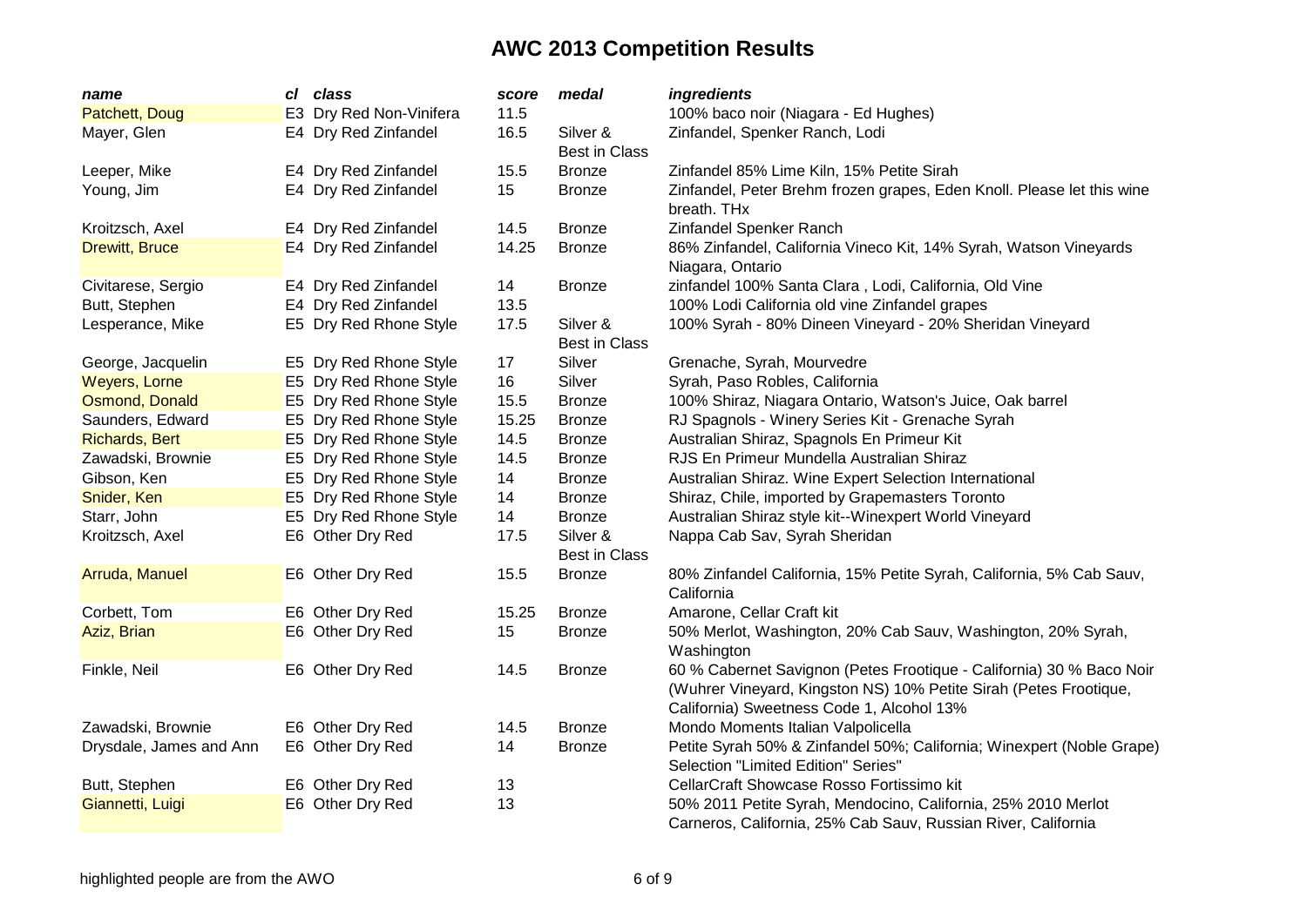| name                  | cl | class               | score | medal                | ingredients                                                             |
|-----------------------|----|---------------------|-------|----------------------|-------------------------------------------------------------------------|
| Gibson, Ken           |    | E6 Other Dry Red    | 13    |                      | Italian Brunello. Wine Expert Selection Limited Edition                 |
| Bunn, Phil            |    | E6 Other Dry Red    | 12.5  |                      | Nebiolo Kit R J Spagnols                                                |
| MacDiarmid/Ferguson,  |    | E6 Other Dry Red    | 12.5  |                      | Sangiovese 50 % Pinot Noir 50%. Grapes from California Grapes from      |
| Bob/Jim               |    |                     |       |                      | Lodi ,Luigi Benigno, Halifax, N.S. Dry                                  |
| Wong, Lorna           |    | E6 Other Dry Red    | 10.5  |                      | 45% Merlot 55% Castel, Dave Wiley Vineyards Niagara, ON, Year           |
|                       |    |                     |       |                      | unknown                                                                 |
| <b>Kampers, Steve</b> | F  | <b>Dessert</b>      | 18.5  | Gold &               | 100% Vidal 2010 (Niagara - Wiley)                                       |
|                       |    |                     |       | <b>Best in Class</b> |                                                                         |
| Charlebois, Michael   | F  | <b>Dessert</b>      | 18    | Gold                 | 100% Vidal, Watson Vineyard, Niagara, Ontario                           |
| Polfuss, Patti        | F  | Dessert             | 18    | Gold                 | 100% Apple Tatin (RJ Spagnols)                                          |
| Zawadski, Brownie     | F  | <b>Dessert</b>      | 17.5  | Silver               | RJS Cru Specialty Riesling Ice Wine Style                               |
| Saunders, Edward      | F  | <b>Dessert</b>      | 17.25 | Silver               | RJ Spagnols - Cru Specialty Kit - Cabernet Franc Dessert Wine           |
| Morrison, Patricia    | F  | <b>Dessert</b>      | 17    | Silver               | Winexpert Speciale Riesling Ice Wine                                    |
| Symes, Gordon         | F  | <b>Dessert</b>      | 17    | Silver               | wine expert Sel Special Rieling Ice Wine Style 100% rieling             |
| Pearson, Tony         | F  | <b>Dessert</b>      | 16    | Silver               | 100% Washington Riesling Grapes Supplier Bosa Grape Sweetness (10)      |
|                       |    |                     |       |                      |                                                                         |
| Clark, Ken            | F  | <b>Dessert</b>      | 15.5  | <b>Bronze</b>        | 100% Raspberry [Clark]                                                  |
| <b>Thornton, Bill</b> | F  | Dessert             | 15.5  | <b>Bronze</b>        | Honey, Clovermead Farms, Alymer ON                                      |
| Goodhew, Ron          | F  | <b>Dessert</b>      | 15    | <b>Bronze</b>        | Winexpert Speciale Okanagan Peach Icewine                               |
| Mott, Elayne          | F  | <b>Dessert</b>      | 15    | <b>Bronze</b>        | 80% Grand Cru Wine Merlot kit from Noble Grape, Dartmouth, N.S., 10%    |
|                       |    |                     |       |                      | Canadice wine 2009 (my own vineyard), 10% Aldelete wine 2009 (own       |
|                       |    |                     |       |                      | vineyard).                                                              |
| George, Jacquelin     | F  | <b>Dessert</b>      | 14    | <b>Bronze</b>        | Sauvignan Blanc                                                         |
| Stevenson, Dan        | G  | <b>After Dinner</b> | 18.5  | Gold &               | 40% 2002 Cab Sauv, Hipple Vineyards, Niagara, ON, 40% 2002 Merlot,      |
|                       |    |                     |       | <b>Best in Class</b> | Misik Vineyards, Niagara, ON, 20% Port Kit 2002, Supplier unknown       |
|                       |    |                     |       |                      |                                                                         |
| Meredith, Clark       | G  | <b>After Dinner</b> | 17.5  | Silver               | Port 80% Merlot, 10% Cab Sauv, both 2000 from Culp vineyards,           |
|                       |    |                     |       |                      | Niagara ON, 5% Concord 5% Sweigelt, Ontario, Vineyard Unknown           |
| Panagapka, Don        | G  | <b>After Dinner</b> | 17.5  | Silver               | Port, Zinfandel Grapes, California                                      |
| Clark, Ken            | G  | <b>After Dinner</b> | 17    | Silver               | Port [Merlot, Concord]                                                  |
| Beam, Dick            | G  | <b>After Dinner</b> | 16    | Silver               | 100% Port kit Vineco, Ken Ridge Classic Kit                             |
| <b>Quast, Mervin</b>  | G  | <b>After Dinner</b> | 16    | Silver               | 98% malvasia Bianca (California - Franicas) 2% grain spirits alcohol    |
|                       |    |                     |       |                      | (SAQ)                                                                   |
| Ierullo, Dominic      | G  | <b>After Dinner</b> | 15.5  | <b>Bronze</b>        | Blended, many variities (Niagara, California - Port Solera)             |
| Pearson, Tony         | G  | <b>After Dinner</b> | 15.5  | <b>Bronze</b>        | 100% California Zinfandel Grapes. Several vintages barrel blended and   |
|                       |    |                     |       |                      | aged. Sweetness (9)                                                     |
| Peters, Bill          | G  | <b>After Dinner</b> | 15    | <b>Bronze</b>        | Kendall Ridge classic port kit and over 9 years added brandy, glycerin, |
|                       |    |                     |       |                      | Ribena, elderberries, tannin and black mollases.                        |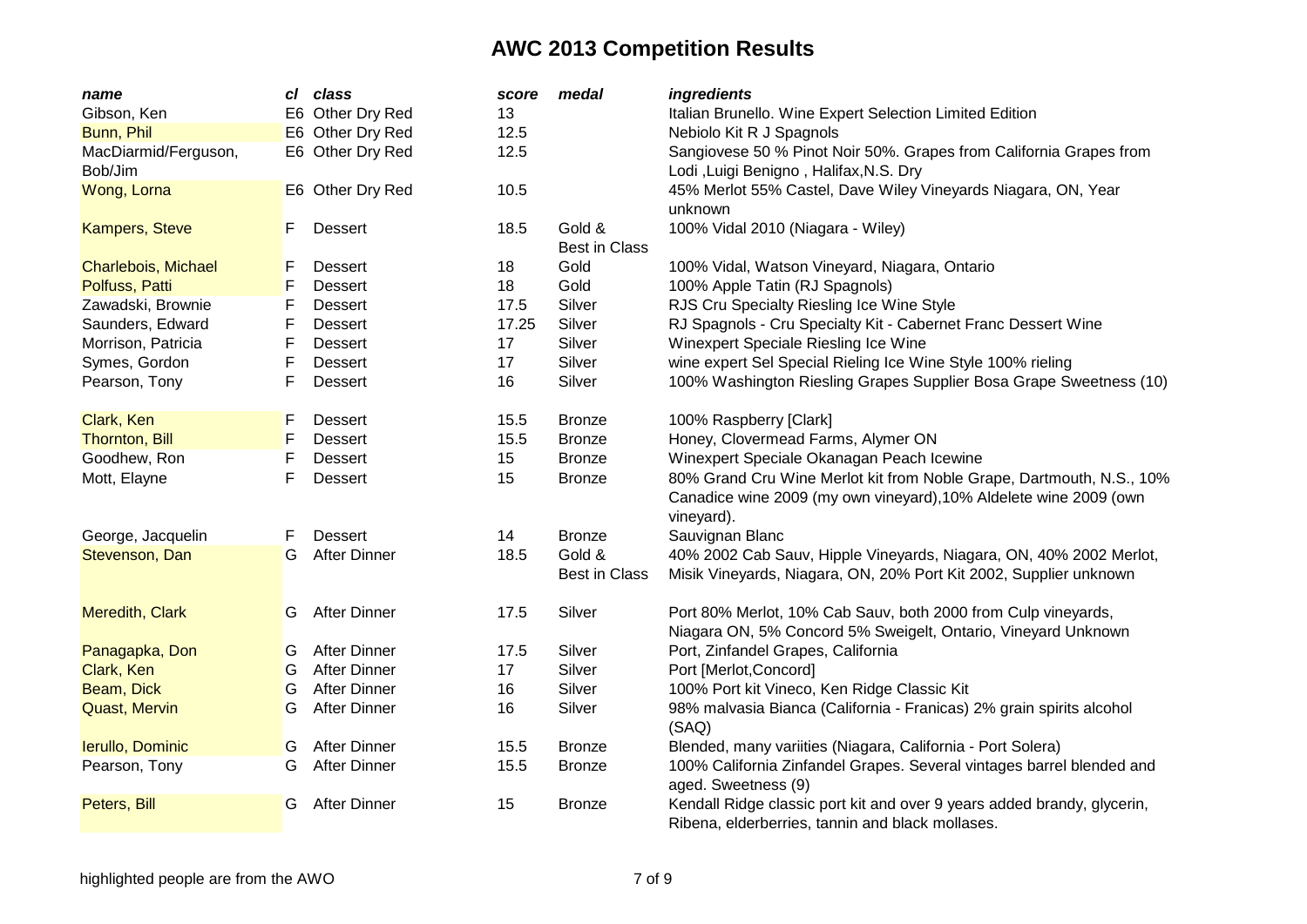| name                      | сI | class                     | score | medal                | ingredients                                                              |
|---------------------------|----|---------------------------|-------|----------------------|--------------------------------------------------------------------------|
| Kucera, Tommy             | G  | <b>After Dinner</b>       | 14.5  | <b>Bronze</b>        | Local tame blackberries. Must enriched with banana, elderberry,          |
|                           |    |                           |       |                      | elderflower, vanilla. Step fermentation to 18% alcohol. Fortified with   |
|                           |    |                           |       |                      | commercial brandy to 20%.                                                |
| Zawadski, Brownie         | G  | <b>After Dinner</b>       | 14    | <b>Bronze</b>        | RJS Cru Specialty Port                                                   |
| George, Jacquelin         | G  | <b>After Dinner</b>       | 13.5  |                      | Petite Sirah                                                             |
| Rennie, Bill              | G  | <b>After Dinner</b>       | 13    |                      | Olorosso style sherry, Solera aged. Ingredients originally were          |
|                           |    |                           |       |                      | inexpensive white kits. Solera is 10 years old. Fortified with vodka.    |
| Saunders, Edward          | G  | <b>After Dinner</b>       | 11.5  |                      | Wine Expert - Selection Specialty Series Kit - Port Style                |
| Basler, Bo                | H. | Sparkling                 | 18.5  | Gold &               | 85% Chardonnay, Watson's Vineyards NOTL, ON, 15% Pinot Noir,             |
|                           |    |                           |       | <b>Best in Class</b> | Watson's Vineyards, NOTL, ON                                             |
| Frankow, Gary             | H  | Sparkling                 | 18    | Gold                 | 100% Vidal Watson Vineyards, Niagara, Ontario                            |
| Stalder, Bob              | н  | Sparkling                 | 16.5  | Silver               | Watson Blend (Appx. 50% Vidal, 25% Riesling, 25% Kerner), Watson         |
|                           |    |                           |       |                      | Vineyards, Niagara, ON                                                   |
| <b>Quast, Mervin</b>      | H  | Sparkling                 | 16    | Silver               | 100% Riesling (Niagara - Hughes)                                         |
| Graham, Don               | Н  | Sparkling                 | 15    | <b>Bronze</b>        | 100% Gewurtzraminer Okanagan                                             |
| McNeil, Robin             | Н  | Sparkling                 | 13.5  |                      | Blend of: 2011 Chard (Calif) (45%), 2009 Pinot Gris (Van Is) (22%), 2010 |
|                           |    |                           |       |                      | Sav BI (Calif) (22%), 2009 Muscat (calif) (13%)                          |
| <b>Thornton, Bill</b>     | H, | Sparkling                 | 13.5  |                      | Seyval Blanc, Nygard Vineyards, Niagara, ON                              |
| Herbert, Ivan             | H. | Sparkling                 | 13    |                      | 100% l'Acadie Blanc from own vineyard, Canning, NS. Alcohol 10.5% :      |
|                           |    |                           |       |                      | TA 10.5g/l: pH 2.92: Brut                                                |
| Kucera, Tommy             | H, | Sparkling                 | 13    |                      | California grapes. 2/3 Malvasia, 1/3 Sauvignon Blanc. Cold fermentation. |
|                           |    |                           |       |                      | Bottle fermentation with encapsulated yeast.                             |
| Mott, Elayne              |    | Social                    | 18    | Gold &               | 85% Aldelete grape (2008) from own vineyard & 15% plum wine              |
|                           |    |                           |       | <b>Best in Class</b> | (2010)from own trees.                                                    |
| Stevenson, Dan            |    | Social                    | 17.5  | Silver               | 98% Vidal, Wiley Vineyars, Niagara, ON, 2% 2011 Raspberry. Source        |
|                           |    |                           |       |                      | unknown (roadside stand)                                                 |
| Kroitzsch, Axel           |    | Social                    | 17    | Silver               | Riesling Dineen vineyard, WA SG 1.004                                    |
| <b>Drewitt, Bruce</b>     |    | Social                    | 16    | Silver               | 100% Vidal, Watson's Vineyards, Niagara, Ontario                         |
| Wagner, Jim               |    | Social                    | 16    | Silver               | vintners (wine expert) Piesporter                                        |
| Saunders, Edward          |    | Social                    | 14.5  | <b>Bronze</b>        | RJ Spagnols - Grand Cru International Series Kit - White Zinfandel       |
| Small, Stephen            |    | Social                    | 14.5  | <b>Bronze</b>        | Pinot Gris - Sierra Madre Vineyard - California                          |
| Warner, Lyman             |    | Social                    | 13.5  |                      | Winexpert Limited Edition German Traminer Spatlese Allemand              |
| <b>McClelland, Burton</b> |    | Social                    | 12.5  |                      | 40% Vidal, 20% Gewurztraminer, 20% pinot Gris, 20% Riesling All from     |
|                           |    |                           |       |                      | Watson Vineyards Ontario                                                 |
| Zawadski, Brownie         |    | Social                    | 12.5  |                      | RJS Cellar Classic White Zinfandel                                       |
| Gibson, Ken               | J1 | <b>Country Table Wine</b> | 18    | Gold &               | Crab apple cider (spiced).                                               |
|                           |    |                           |       | <b>Best in Class</b> |                                                                          |
| George, Jacquelin         |    | J1 Country Table Wine     | 17.5  | Silver               | Raspberry                                                                |